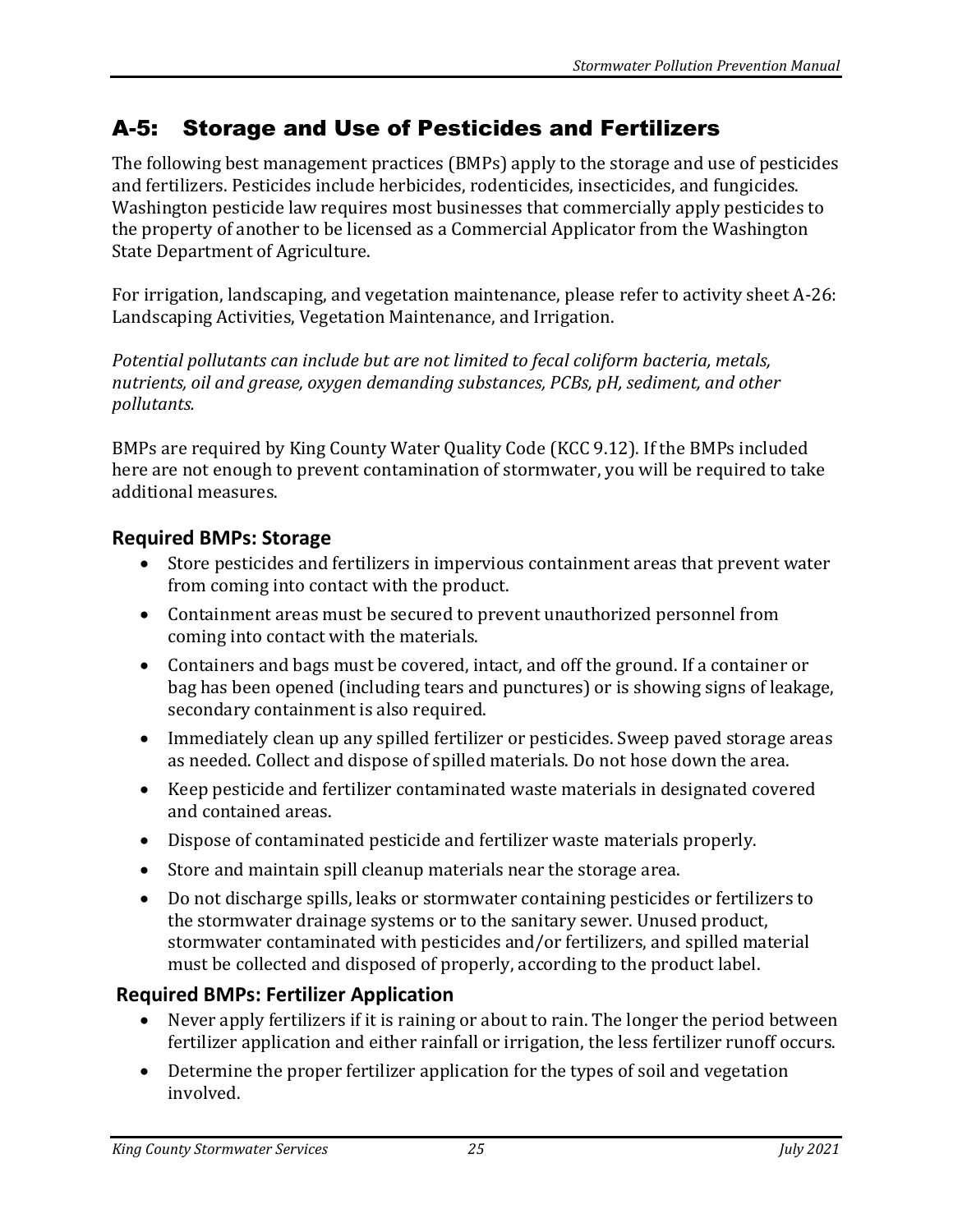- Follow manufacturers' recommendations and label directions.
- Train employees on the proper use and application of fertilizers.
- Keep fertilizer granules off of impervious surfaces. Clean up any spills immediately. Do not hose down any spilled pesticide or fertilizer to a storm drain, conveyance ditch, or surface waters.
- If possible, do not fertilize areas within 100 feet of water bodies including wetlands, ponds, and streams.
- Avoid fertilizer applications in stormwater drainage systems, including ditches ponds and swales.
- Unless approved by the local jurisdiction, do not apply fertilizer at commercial and industrial facilities, to grass swales, buffer areas or filter strips if the area drains to sensitive water bodies.
- Apply fertilizers in amounts appropriate for the target vegetation and at the time of year that minimizes losses to surface and ground waters.

#### **Supplemental BMPs: Fertilizer Application**

- Apply the minimum amount of slow-release fertilizer necessary to achieve successful plant establishment.
- Do not fertilize when the soil is dry or during a drought.
- Test soils to determine the correct fertilizer application rates.
- Evaluation of soil nutrient levels through regular testing ensures the best possible efficiency and economy of fertilization.
- Fertilization needs vary by site depending on plant, soil, and climatic conditions.
- Choose organic fertilizers when possible.
- Use slow-release fertilizers such as methylene urea, isobutylidene, or resin coated fertilizers when appropriate, generally in the spring. Use of slow-release fertilizers is especially important in areas with sandy or gravelly soils.
- Time the fertilizer application to periods of maximum plant uptake. Washington State Department of Ecology generally recommends application in the fall and spring, although Washington State University turf specialists recommend four fertilizer applications per year.
- Do not use turf fertilizers containing phosphorous unless a soil sample analysis taken within the past 36 months that indicates the soil of the established lawn is deficient in phosphorus. For more information about restrictions on turf fertilizers containing phosphorus, visit the Washington State Department of Agriculture's website [https://agr.wa.gov/departments/pesticides-and](https://agr.wa.gov/departments/pesticides-and-fertilizers/fertilizers/fertilizers-containing-phosphorus)[fertilizers/fertilizers/fertilizers-containing-phosphorus](https://agr.wa.gov/departments/pesticides-and-fertilizers/fertilizers/fertilizers-containing-phosphorus)

#### **Required BMPs: Pesticide Application**

• All procedures shall conform to the requirements of Chapter 17.21 RCW and Chapter 16-228 WAC.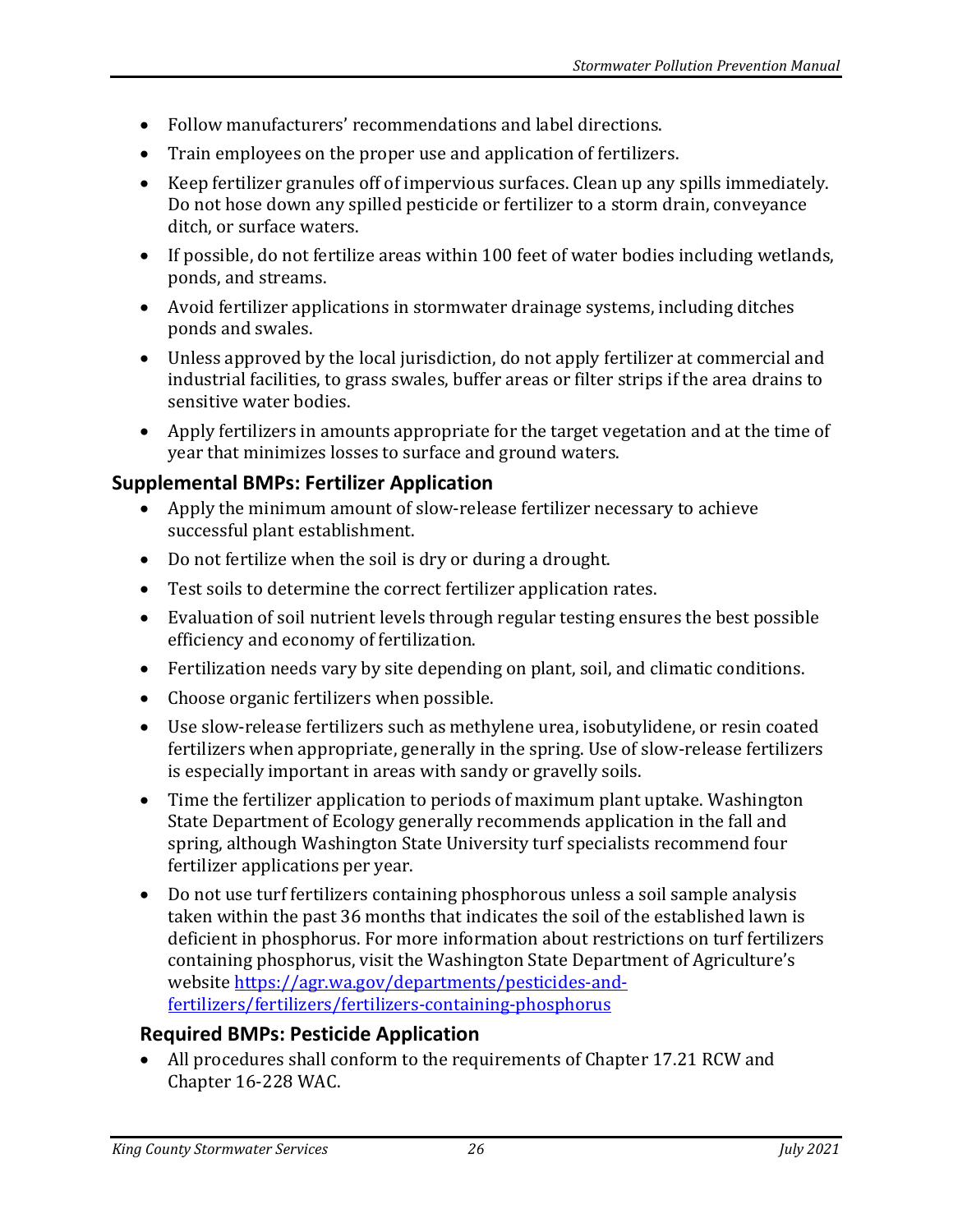- Train employees on proper application of pesticides and disposal practices.
- Follow manufacturers' application guidelines and label requirements.
- Avoid excessive application of chemicals. Do not apply pesticides in quantities that exceed the limits on the product's Federal Insecticide, Fungicide, and Rodenticide Act (FIFRA) label.
- Conduct spray applications during weather conditions as specified on the label requirements and applicable local and state regulations. Do not apply during rain or immediately before expected rain (unless the label directs such timing).
- Clean up any spilled pesticides immediately. Do not hose down to a storm drain, conveyance ditch, or surface water.
- Flag all sensitive areas including wells, creeks, and wetlands prior to spraying.
- Post notices and delineate the spray area prior to the application, as required by the local jurisdiction, or by the Washington State Department of Ecology.
- Mix pesticides and clean the application equipment under cover in an area where accidental spills will not enter surface or ground waters, and will not contaminate the soil.
- Follow the FIFRA label requirements for disposal. If the FIFRA label does not have disposal requirements, the rinseate from equipment cleaning and/or triple-rinsing of pesticide containers should be used as product or recycled into product.
- Collect the equipment wash water (rinseate) and store it in a labelled leakproof container with a lid. Reuse the wash water when making another spray mixture of the same pesticide. Do not mix different pesticide wash waters. Do not dump the wash water down a storm drain, to a conveyance ditch, surface water or to the ground. Unused wash water will most likely be a regulated hazardous waste, requiring special disposal.
- The pesticide application equipment must be capable of immediate shutoff in the event of an emergency.

# **Supplemental BMPs: Pesticide Application**

- Use manual pest control strategies, such as physically scraping moss from rooftops and using rodent traps.
- Remove weeds/vegetation in stormwater ditches, detention ponds and drainage swales by hand or other mechanical means.
- Use pesticides only as a last resort. Consider alternatives to the use of pesticides such as:
	- o Covering or harvesting weeds, substitute vegetative growth, and manual weed control/moss removal.
	- o Soil amendments, such as compost, that are known to control some common diseases in plants, such as Pythium root rot, ashy stem blight, and parasitic nematodes.
- Implement a pest-use plan which should include at a minimum: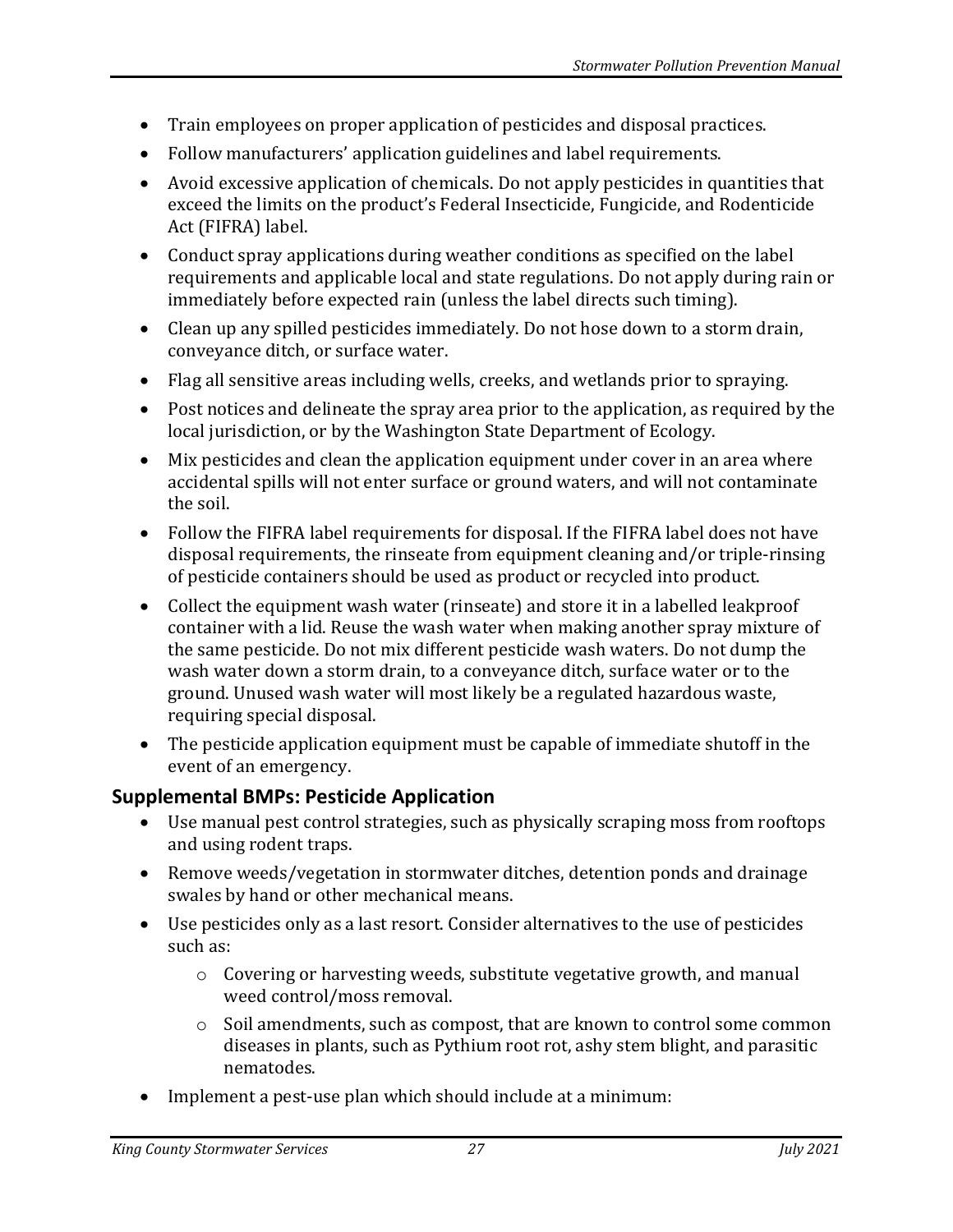- o A list of selected pesticides and their specific uses.
- o Brands and formulations of the pesticides.
- o Application methods and quantities to be used.
- o Equipment use and maintenance procedures.
- o Safety, storage, and disposal methods.
- o Monitoring, record keeping, and public notice procedures.
- Develop and implement an Integrated Pest Management (IPM) program if pests are present. The following steps are adapted from *Least Toxic Pest Management for Lawns*, written by Sheila Daar.
	- $\circ$  Step One: Correctly identify problem pests and understand their life cycle.
		- Learn more about the pest.
		- Observe it and pay attention to any damage that may be occurring.
		- Learn about the life cycle.
		- Many pests are only a problem during certain seasons, or can only be treated effectively in certain phases of the life cycle.
	- o Step Two: Establish tolerance thresholds for pests.
		- Decide on the level of infestation that must be exceeded before treatment needs to be considered. Pest populations under this threshold should be monitored but don't need treatment.
	- o Step Three: Monitor to detect and prevent pest problems.
		- Monitor regularly to anticipate and prevent major pest outbreaks.
		- Conduct a visual evaluation of the lawn or landscape's condition. Take a few minutes before mowing to walk around and look for problems.
		- Keep a notebook, record when and where a problem occurs, then monitor for it at about the same time in future years.
		- Specific monitoring techniques can be used in the appropriate season for some potential problem pests, such as European crane fly.
	- $\circ$  Step Four: Modify the maintenance program to promote healthy plants and dis-courage pests.
		- Review your landscape maintenance practices to see if they can be modified to prevent or reduce the problem.
		- A healthy landscape is resistant to most pest problems. Lawn aeration and over-seeding along with proper mowing height, fertilization, and irrigation will help the grass out-compete weeds.
		- Correcting drainage problems and letting soil dry out between waterings in the summer may reduce the number of crane-fly larvae that survive.
	- o Step Five: If pests exceed the tolerance thresholds: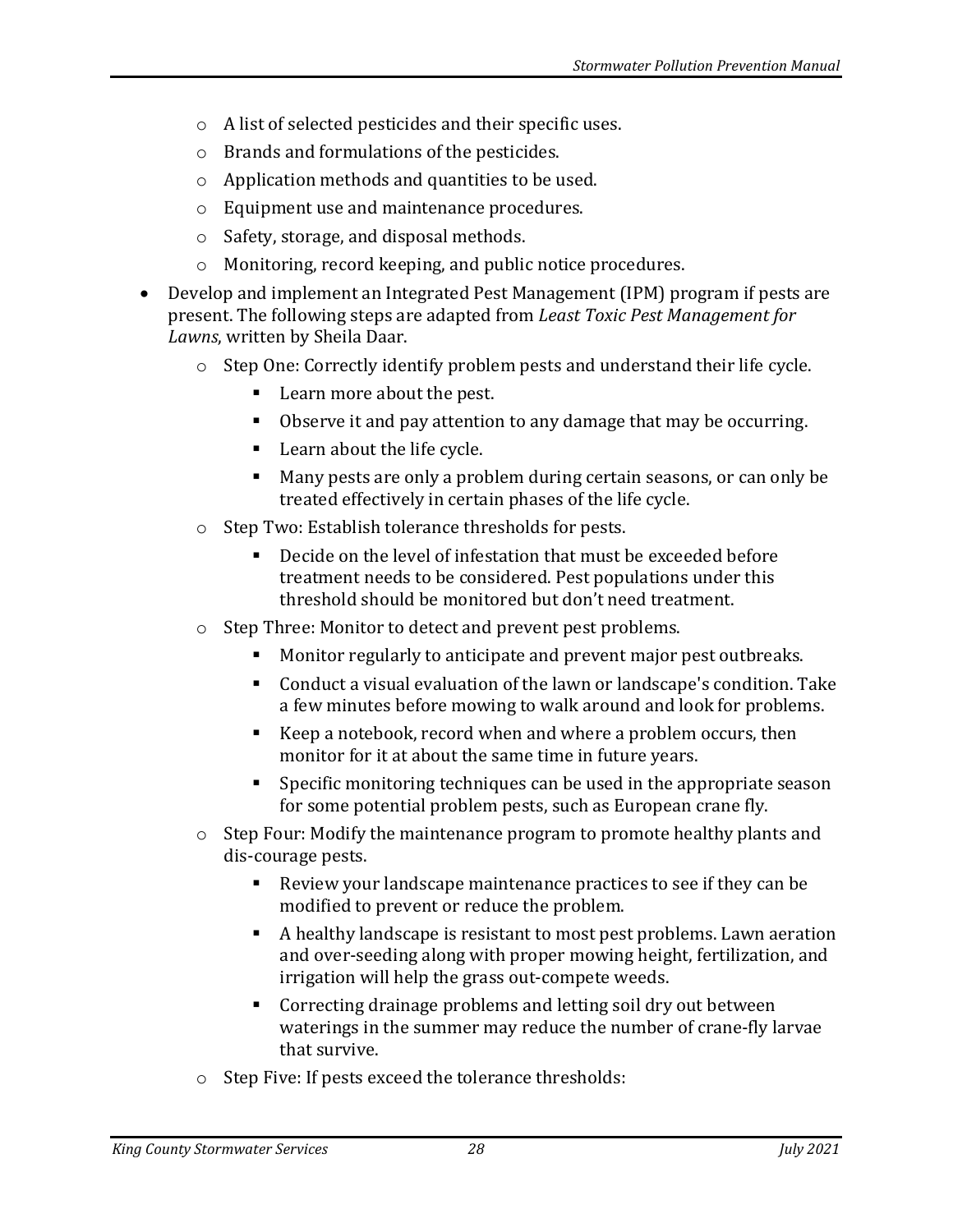- Consider the most effective management options concurrent with reducing impacts to the environment. This may mean chemical pesticides are the best option in some circumstances.
- Consider the use of physical, mechanical, or biological controls.
- Study to determine what products are available and choose a product that is the least toxic and has the least non-target impact.
- o Step Six: Evaluate and record the effectiveness of the control, and modify maintenance practices to support lawn or landscape recovery and prevent recurrence.
	- Keep records!
	- Note when, where, and what symptoms occurred, or when monitoring revealed a potential pest problem.
	- Note what controls were applied and when, and the effectiveness of the control.
	- Monitor next year for the same problems.
- Conduct any pest control activity at the life stage when the pest is most vulnerable. For example, if it is necessary to use a Bacillus thuringiens application to control tent caterpillars, apply it to the material before the caterpillars cocoon or it will be ineffective. Any method used should be site-specific and not used wholesale over a wide area.
- Choose pesticides categorized by the EPA as reduced risk, such as the herbicide imazamox, and choose the least toxic pesticide available that is capable of reducing the infestation to acceptable levels. The pesticide should readily degrade in the environment and/or have properties that strongly bind it to the soil.
- When possible, apply pesticides during the dry season so that the pesticide residue is degraded prior to the next rain event.
- If possible, do not spray pesticides within 100 feet of water bodies. Spraying pesticides within 100 feet of water bodies including any drainage ditch or channel that leads to open water may have additional regulatory requirements beyond just following the pesticide product label. Additional requirements may include:
	- o Obtaining a discharge permit from the Washington State Department of Ecology.
	- o Obtaining a permit from the local jurisdiction.
	- o Using an aquatic labeled pesticide and adjuvant.
- Once a pesticide is applied, evaluate its effectiveness for possible improvement. Records should be kept showing the effectiveness of the pesticides applied.
- Develop an adaptive management plan and annual evaluation procedure including: (adapted from Daar's *Least Toxic Pest Management for Lawns*)
	- o A review of the effectiveness of pesticide applications.